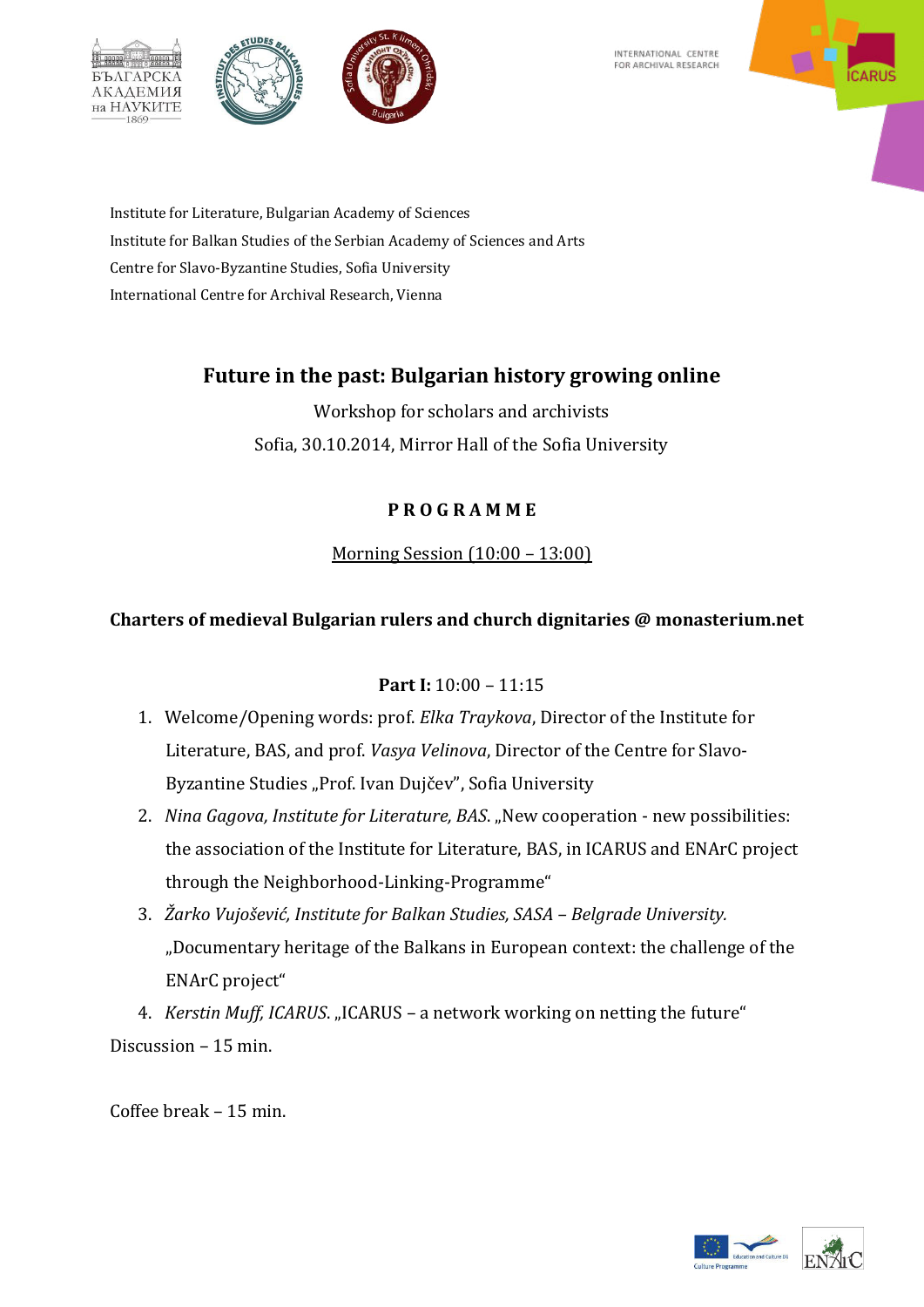

INTERNATIONAL CENTRE FOR ARCHIVAL RESEARCH



### **Part II:** 11:30 – 12:45

- 1. Daniel Jeller, ICARUS. "Monasterium.Net: a short introduction"
- 2. *Georgy Nikolov, Historical Department, Sofia University.* "The Medieval Bulgarian Documents: Editions and problems of editing"
- *3. Dragić Živojinović, Institute of history, Belgrade – Nebojša Porčić, Belgrade University.* "Collection of medieval Bulgarian documents on [www.monasterium.net](http://www.monasterium.net/)"

Discussion – 15 min.

#### **Lunch break: 13:00 – 14:30**

#### Afternoon Session (14:30 –17:30)

#### **Digital processing of historical documents in Bulgaria: realities & prospects**

#### **Part I:** 14:30 – 15:45

- 1. *Anissava Miltenova, Institute for Literature, BAS.* "Repertorium Initiative: Computer Processing of Medieval Slavic Manuscripts"
- 2. *Svetlina Nikolova, Cyrilo-Methodian Research Centrum, BAS.*, The Multilingual Digital Collections and their importance for transnational research of Slavic culture"
- 3. *Elissaveta Musakova, Bulgarian National Library.* "Digital Projects of the Bulgarian National Library"
- 4. *Vasya Velinova, Centre for Slavo-Byzantine Studies "Prof. Ivan Duj*č*ev", Sofia University.* "Digitization and presenting of the Slavic Manuscripts Collection of the Centre for Slavo-Byzantine Studies ,Prof. Ivan Dujčev'"

Discussion – 15 min.

Coffee break – 15 min.

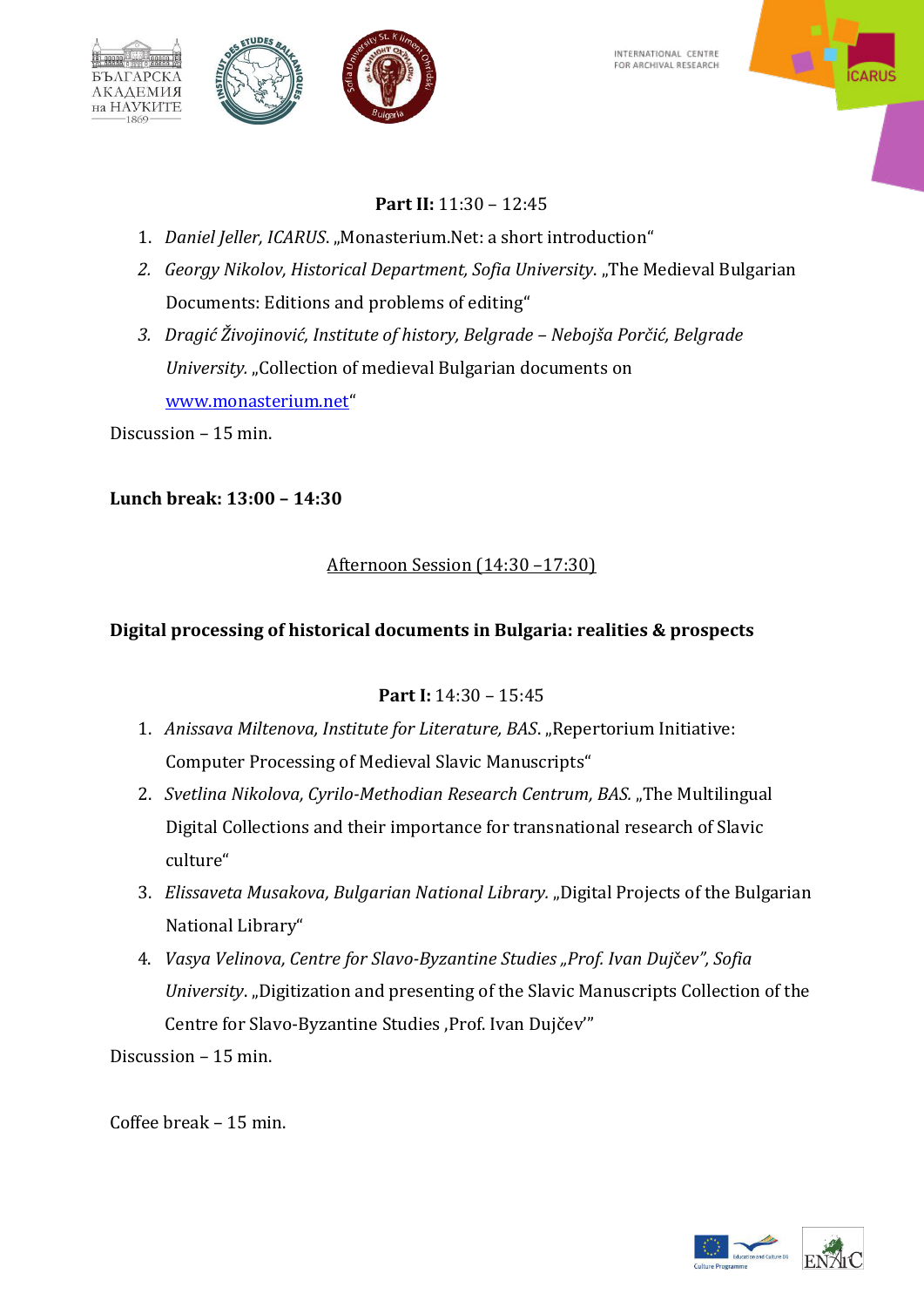INTERNATIONAL CENTRE FOR ARCHIVAL RESEARCH



# **Part IІ:** 16:00 – 17:30

- 1. *Dimitar Peev, Department o[f Cyrilo-Methodian Studies,](https://www.uni-sofia.bg/index.php/eng/the_university/faculties/faculty_of_slavic_studies/structures/departments/cyril_and_methodius_studies) Sofia University.* "Digital Collection of the Slavic Manuscripts from Rila Monastery"
- 2. *Father Kozma Popovsky, Research Library of the Zograf Monastery, Sofia University.* "Digital Library of the Zograf Monastery, Mount Athos"
- 3. *Maria Popova, Bulgarian State Archives Agency.* "Digital Collections from the Bulgarian State Archives and the Participation of the Agency in APEx Project"
- 4. *Dilyana Radoslavova, Institute for Literature, BAS.* "Researcher-Friendly Digital Content? Towards Getting the British Library Cyrillic Manuscript Collection Online"

Discussion - 15 min. Closing of the workshop

 $\frac{1}{2}$ 

**АКАДЕМИЯ** на НАУКИТЕ  $-1869$ 

**Dinner for the participants – 19:00** 

## **Friday, Oct. 31st**

**Visit of** *Boyana Church* (UNESCO monument, frescoes from 11 and 13 C.) for foreign guests from 11:00 to 12:00 (meeting point: *Pliska* hotel at 10:30).



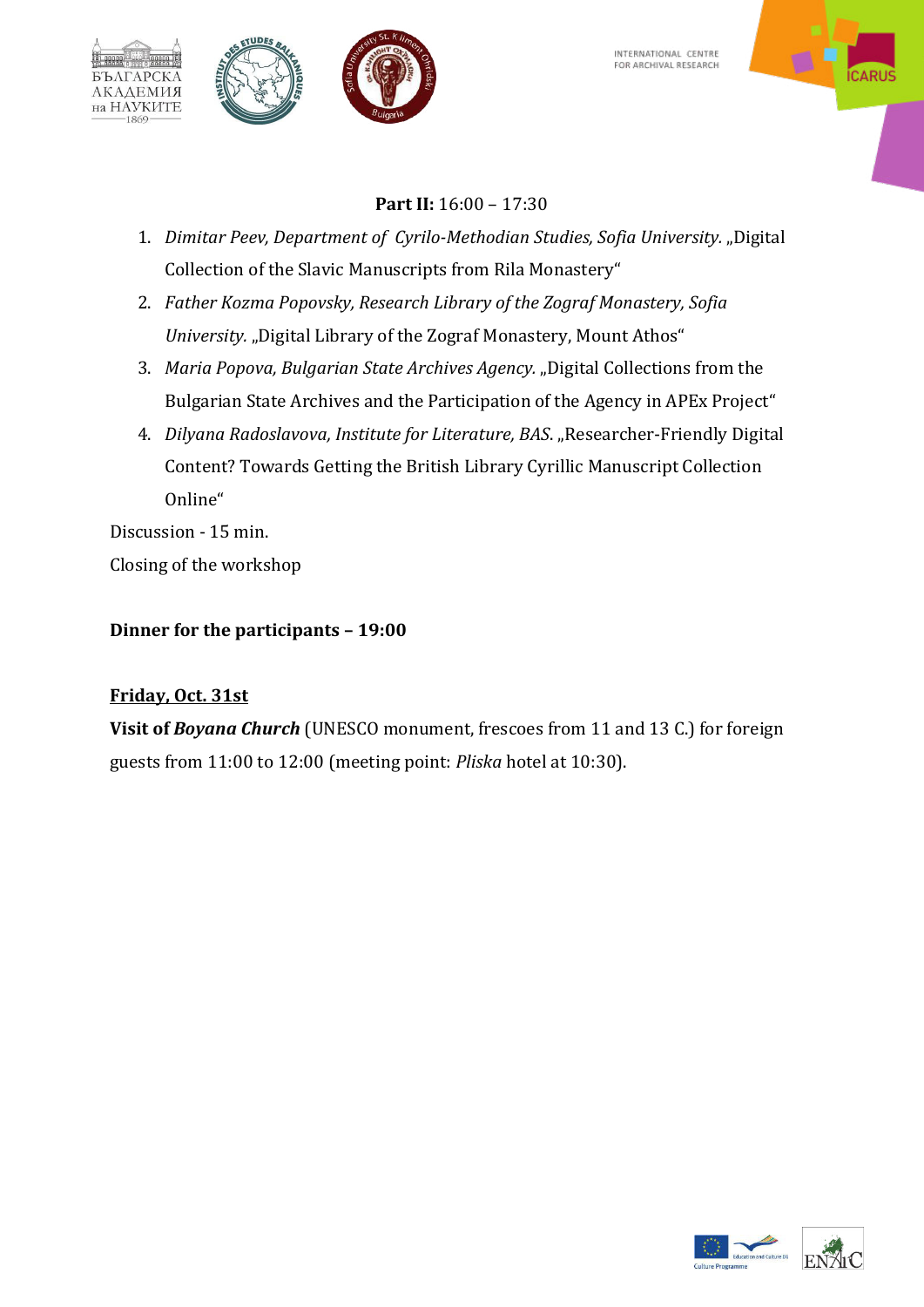

 $\frac{1}{2}$ 



INTERNATIONAL CENTRE FOR ARCHIVAL RESEARCH



Институт за литература, БАН Балканолошки институт, САНУ ЦВСП "Проф. Иван Дуйчев", СУ International Centre for Archival Research, Vienna

### **ʐ˝ˇˈ˜ˈ ˅ ˏˋː˃ˎˑ˕ˑ: ˄˝ˎˆ˃˓˔ˍ˃˕˃ ˋ˔˕ˑ˓ˋя ː˃˓˃˔˕˅˃** *online*

Семинар за учени и архивисти

София, 30.10.2014, Огледална зала на СУ "Св.Климент Охридски"

### ΠΡΟΓΡΑΜΑ

### Сутрешна сесия (10:00 – 13:00)

## Грамотите на средновековните български владетели и църковни йерарси @ *monasterium.net*

#### Първо заседание: 10:00 - 11:15

- 1. Приветствие от името на организаторите на семинара: доц. Елка Трайкова, директор на ИЛ, и проф. Вася Велинова, директор на ЦСВП, СУ
- 2. *Нина Гагова, ИЛ, БАН. "*Ново сътрудничество нови възможности: асоциирането на ИЛ, БАН към ICARUS и проекта ENArC чрез програмата Neighborhood Linking"
- 3. Жарко Вујошевић, Балканолошки институт САНУ Белградски *университет. "Документарно наслеђе Балкана у европском контексту:* изазов пројекта ENArC"
- 4. *Kerstin Muff, ICARUS*. "ICARUS a network working on netting the future"

### Дискусия – 15 мин.

Кафе пауза – 15 мин.

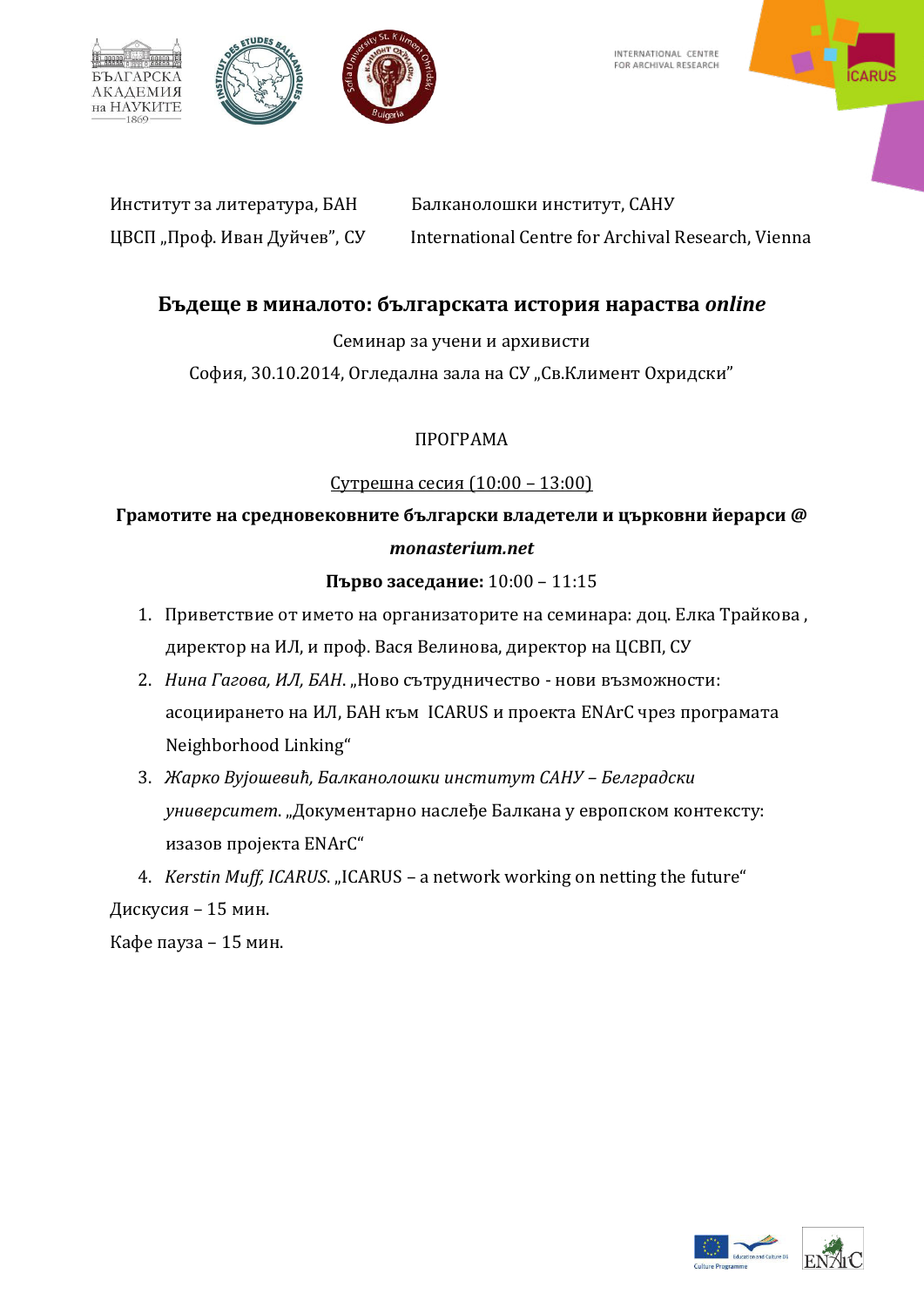



# **Второ заседание: 11:30 - 12:45**

- 1. *Daniel Jeller, ICARUS.* "Monasterium.Net: a short introduction"
- 2. *Георги Николов, ИФ, СУ. "Издаването на средновековните български* грамоти и други документи"
- *3. ʓ˓˃ˆˋћ ʕˋ˅ˑјˋːˑ˅ˋћ, ʗː˔˕ˋ˕˖˕ ˊ˃ ˋ˔˕ˑ˓ˋя, ʐˈˎˆ˓˃ˇ – ʜˈ˄ˑј˛˃ ʞˑ˓˚ˋћ*, Белградски университет. "Збирка средњовековних бугарских докумената Ha [www.monasterium.net](http://www.monasterium.net/)"

Дискусия – 15 мин.

 $\frac{1}{2}$ 

**АКАДЕМИЯ** на НАУКИТЕ 1869

**ʝ˄ˈˇː˃ ˒ˑ˚ˋ˅ˍ˃: 13:00 – 14:30**

# Следобедна сесия (14:30 – 17:30)

# Електронни бази данни от исторически документи в България: реалности и перспективи

## Първо заседание: 14:30 - 15:45

- 1. *Анисава Милтенова, ИЛ, БАН. "*Компютърна обработка на средновековни славянски ръкописи: Repertorium Initiative"
- 2. Светлина Николова, КМНЦ, БАН. "Многоезичните дигитални колекции и тяхното значение за транснационалните изследвания в областта на славянската култура"
- З. *Елисавета Мусакова, НБКМ. "Дигитални проекти на НБКМ"*
- 4. *Вася Велинова, ЦСВП, СУ. "Дигитализация и представяне на славянската* ръкописна колекция на ЦСВП "Проф. Иван Дуйчев""

Дискусия – 15 мин.

Кафе пауза – 15 мин.